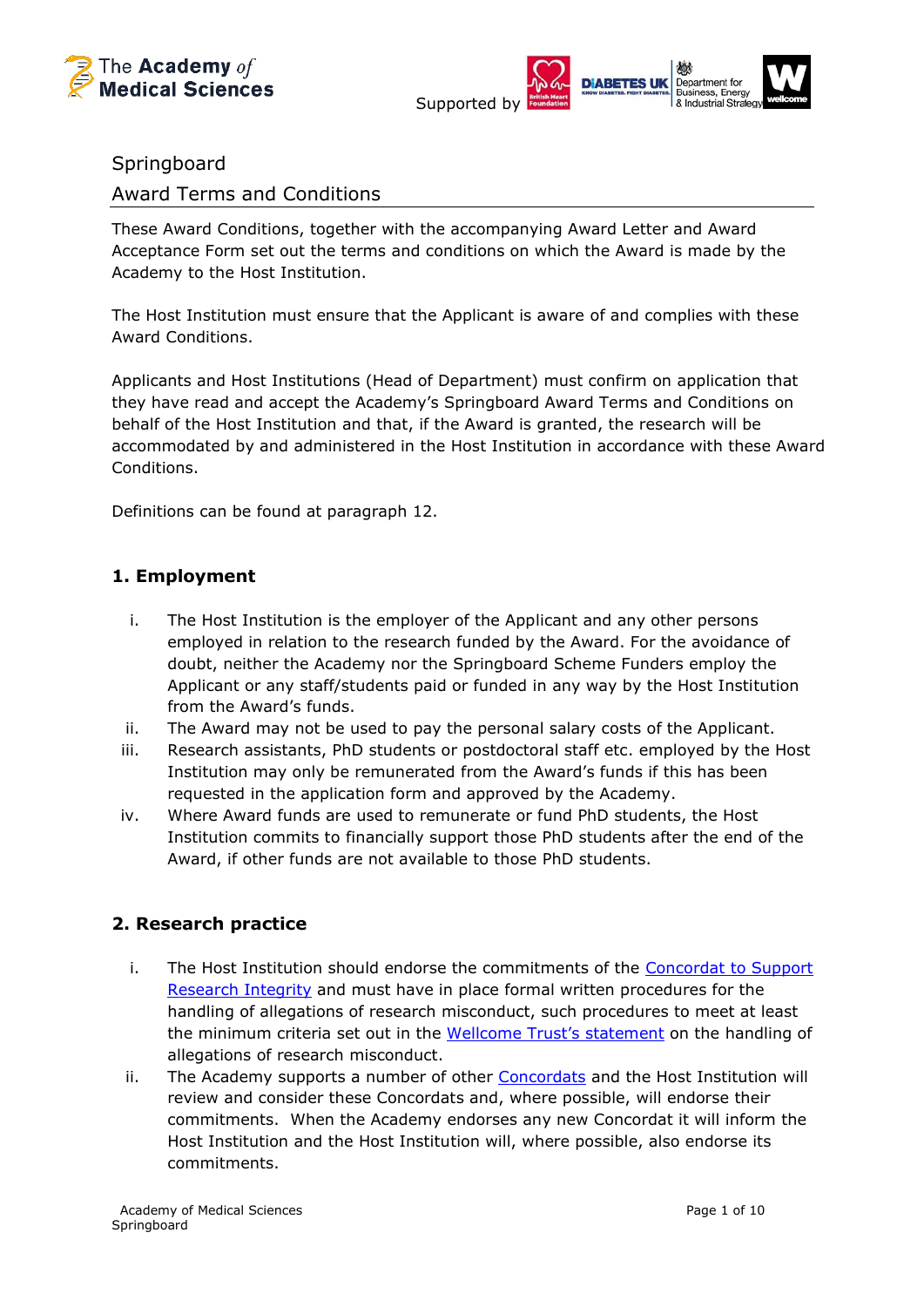



- iii. The Host Institution must ensure that before the research funded by the Award commences and during the full Award Period, all the necessary legal and regulatory requirements in order to conduct the research are met, and all the necessary licenses and approvals have been obtained. Where any element of the research funded by the Award is to be conducted outside the UK, such legal and regulatory requirements, and such licences and approvals should include those applicable in the additional countries involved.
- iv. The Host Institution must ensure that research involving the use of animals complies at all times with the relevant laws and regulation in the host country. Any element of research funded by the Award that is conducted outside the United Kingdom must, as a minimum standard, be conducted in accordance with the principles of UK legislation (Animals (Scientific Procedures) Act 1986). The Host Institution will use its reasonable endeavours to meet the commitments of the Concordat on Openness on Animal Research in the UK (to which the Academy is a signatory) and will comply with any reasonable requirements which the Academy may make in this regard. This includes the use of the [ARRIVE guidelines](https://arriveguidelines.org/) when conducting research using animals.
- v. The Host Institution must ensure that it has in place formal written procedures for managing the process for obtaining any necessary or appropriate ethical approval for the research funded by the Award, and must accept full responsibility for ensuring that any such ethical approval is in place at all relevant times during the Award Period.
- vi. The Host Institution shall ensure that the activities funded by the Award are at all times conducted in accordance with all applicable laws, regulations, codes of practice and guidelines including, amongst others, those relating to:
	- employment
	- health and safety
	- data protection
	- clinical practice
	- the research governance framework. Under this framework, the Host Institution will act as the sponsor to the research supported by the Award.

# **3. Audit**

- i. The control of expenditure to be funded by the Award must be governed by the normal standards and procedures of the Host Institution and must be covered by any formal audit arrangements that exist in the Host Institution. This should include standards and procedures for maintaining an appropriate anti-fraud and corruption control environment.
- ii. The Academy shall have the right to request from the Host Institution, at any time, any financial information in respect of the Award or the activities it supports; and/or to ask for confirmation from the external auditors of the Host Institution, that the external auditors have signed their opinion on the annual accounts of the Host Institution without qualification; and the management letter from the auditors raises no matters that did or could significantly affect the administration of awards awarded by the Academy. If the auditors have raised any such matters in their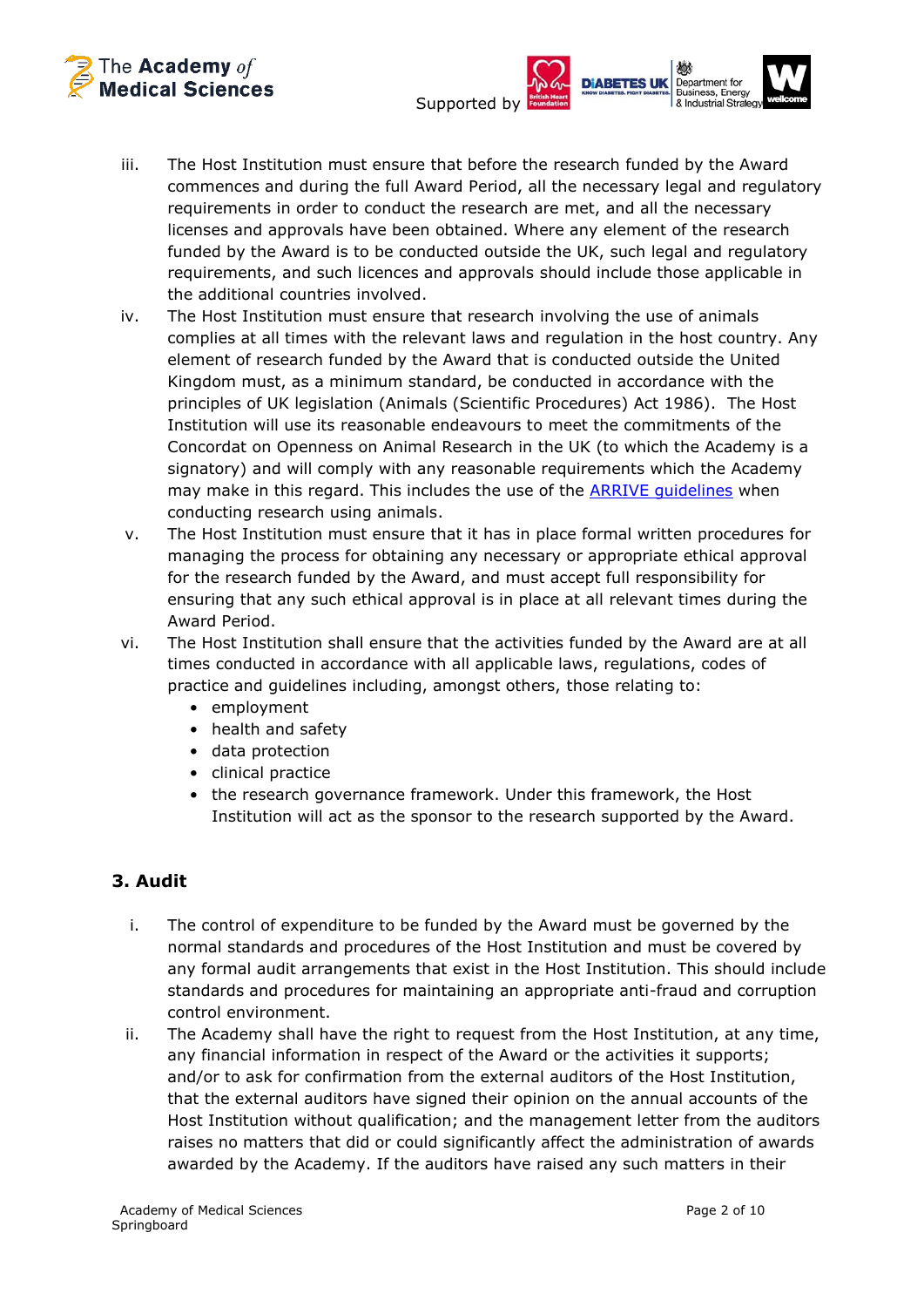



management letter, the Academy may require the Host Institution to provide it with relevant extracts from the letter.

- iii. The Host Institution must provide access to accounting and other records relating to the Award and the activities funded by it for auditors and other personnel from or appointed by the Academy at any time (at the Academy's expense), if requested. Such access must include the right to inspect any equipment or facilities acquired or funded under the Award. Where elements of expenditure under the Award have been subcontracted, the Host Institution should ensure that the right of access extends to the accounts, records, equipment and facilities of any such subcontractor, relevant to the management of the Award.
- iv. The Academy shall have the right, at its discretion and expense, to audit (directly or via third parties engaged by it) the Award, income and expenditure in relation to the activities funded by the Award and/or the systems used by the Host Institution to administer Academy awards at any time.
- v. The Host Institution should maintain a separate accounting cost code specific to the Award, and all costs and income properly relating to the Award should be accounted for through that cost code. The Host Institution should ensure that appropriate records are kept to support the entries made on the cost code.

## **4. Administration**

- i. Payment of the Award will not be made until the Host Institution has formally accepted the Award and the conditions under which it is awarded.
- ii. The Host Institution must ensure that the Award is used for the purposes for which it is awarded.
- iii. The Host Institution must ensure that adequate and appropriate resources are provided to support the project described by its title in the Award Letter.
- iv. The Award offer should be accepted and activated within six months of the Award Letter. If this requirement cannot be met, the Host Institution and Applicant must seek and receive from the Academy written approval for an extension of the Award offer.
- v. Payment of the Award will normally be made in two annual payments in advance of each year of the award.
- vi. The Host Institution and Applicant must make Annual ResearchFish Research Output Submissions by reporting on their progress by 31 March every year via [ResearchFish,](http://www.researchfish.com/) an online research reporting tool. The annual submission window will be from mid-January to end-March each year. The final mandatory Annual ResearchFish Research Output Submission must be made within the submission window that falls after the end date of the project (e.g. if your Award end date is 31 Sep 2023, your final mandatory Annual Researchfish Research Output Submission will be mid-January to end-March 2024). The submission may require the Host Institution and the Applicant to confirm how they are complying with the commitments set out in the Concordats. A Final Expenditure Report must be submitted within three months of the end of the project.
- vii. The Academy requests that the Applicant continues to make Annual Researchfish Research Output Submissions for five years beyond the lifetime of the Award, on a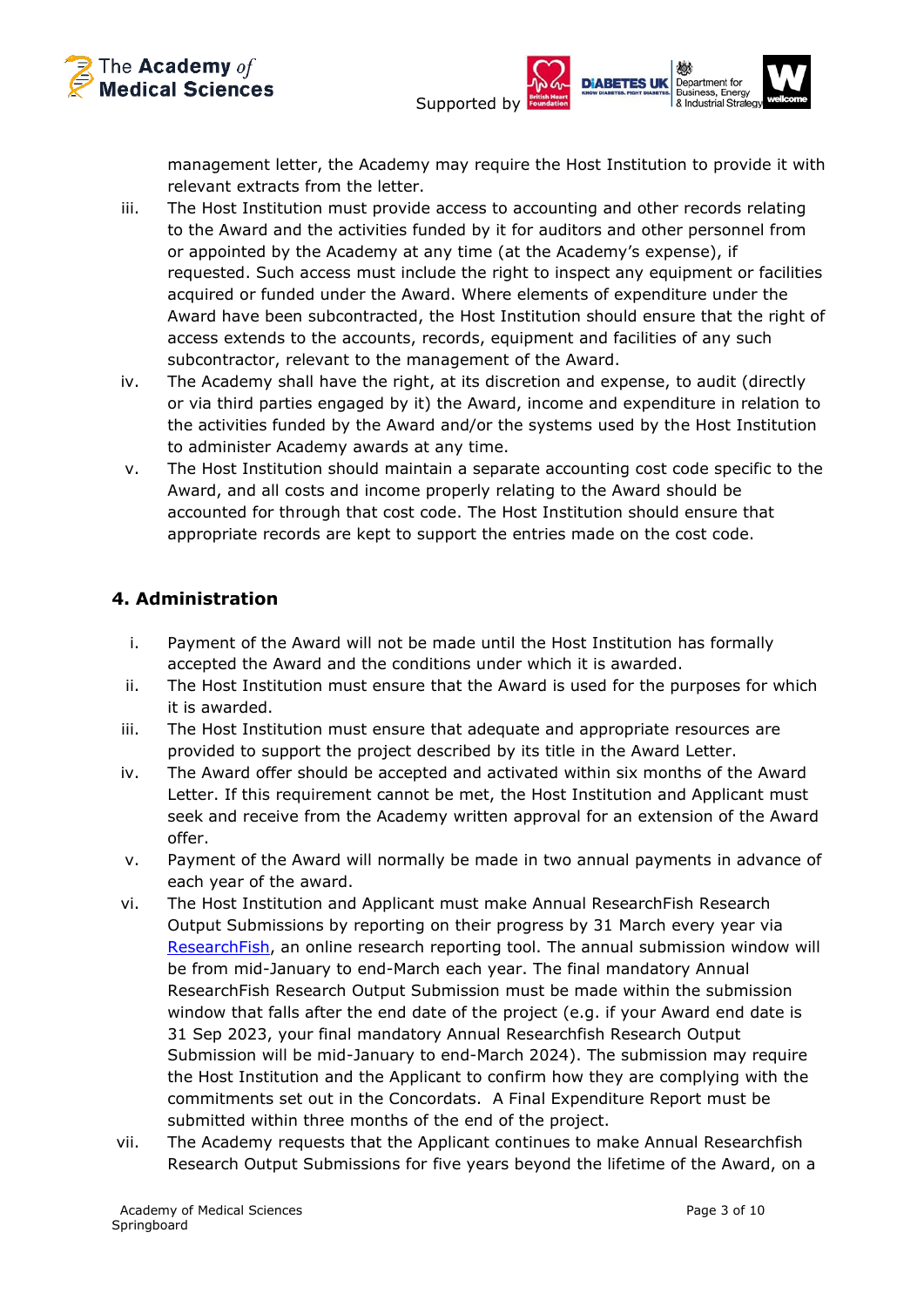



voluntary basis. This will help the Academy to assess the impact of the scheme in the longer term and potentially help to develop new schemes.

- viii. The Academy has the right to seek reimbursement in the event of an overpayment of any Academy award made to the Host Institution, including by setting such overpayment off against payments due under other Academy grant programmes to the Host Institution. The Academy also has a right to refuse applications from the Department or Host Institution where it is concerned about an aspect of any Final Expenditure Report and Annual Researchfish Research Output Submissions or in the event of non-delivery of such reports.
	- ix. In the event that submission of the Final Expenditure and Annual Researchfish Research Output Submissions is delayed, further applications from the Applicant or the Host Institution for Academy funding or funding from the Springboard Scheme Funders will not be accepted until such Report/Submission has been received, unless the Academy and the Springboard Scheme Funders agree otherwise.
	- x. Annual Researchfish Research Output Submissions must be approved, and the Final Expenditure Report must be signed by, the head of the department of the Host Institution in which the Award is held. By signing the Report, the head of department confirms that all research publications associated with the Award comply with the Academy's [Open Access policy](https://acmedsci.ac.uk/file-download/38304-57dbc41c3335b.pdf) and will be made freely available for the Europe PubMed Central repository as soon as possible and in any event, within six months of publication. Full details of Academy's Open Access policy can be found on our website. The Academy and the Springboard Scheme Funders reserve the right to not permit inclusion of any non-compliant publications funded through this Award in any application submitted to them in the future, and such papers can be discounted from consideration of a researcher's track record.
	- xi. In the event that the Applicant completes the activities funded by the Award without spending the full amount of the Award, the Host Institution must repay all unspent sums to the Academy and the Academy will not be obliged to make any further payments to the Host Institution in respect of the Award.
- xii. The completed Final Expenditure Report and Final Annual Researchfish Research Output Submission received by the Academy represent the final statement of expenditure of the Award. The Academy is not obliged to make any further payments in respect of the Award once it has received such report.
- xiii. If all or any part of the Award is used in breach of these Award Conditions, the Host Institution shall repay the Academy, within 30 days of receipt of written notice from the Academy, such amount of the Award that was, in the reasonable opinion of the Academy, used in breach of these Award Conditions.

# **5. Equipment**

- i. The Host Institution must ensure that it has in place clearly defined procedures for the procurement of equipment and that equipment funded by the Award is acquired by it using these procedures and in a manner that delivers value for money.
- ii. The Host Institution must ensure that equipment purchased with Academy funds is appropriately insured and maintained throughout its useful life.
- iii. Equipment funded by the Award is awarded to the Host Institution Department specifically for the Applicant's research. Written permission from the Academy must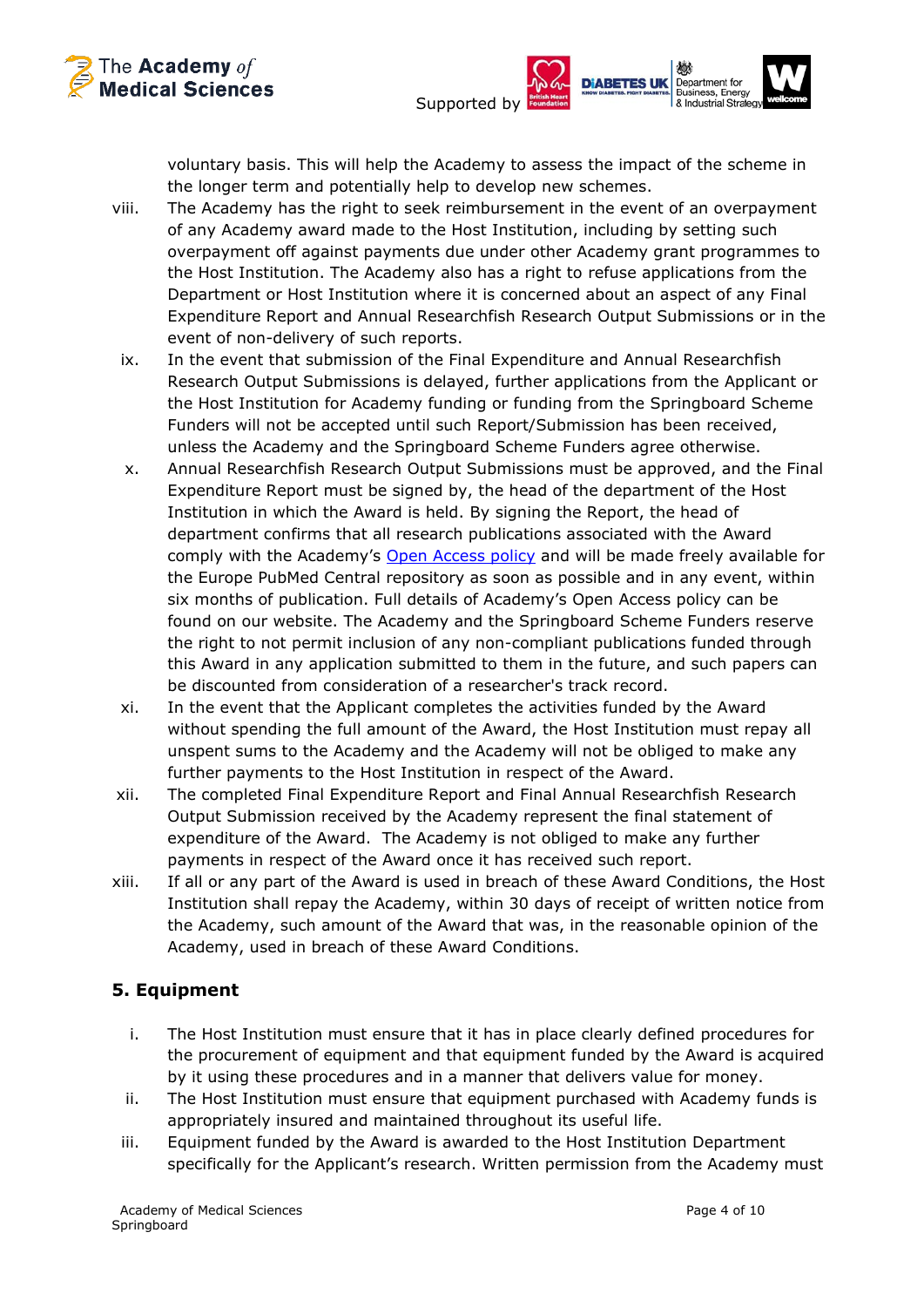



be obtained to use the equipment for any other purpose (including, to charge, hire, lend or dispose of it).

iv. Purchase of equipment funded by the Award, must be agreed in advance by the Academy if the asset: a) has an initial cost of £10,000 or greater; and b) will have a residual value of £5,000 or greater at the end of the project.

## **6. Publication and publicity**

- i. The findings from research funded by the Award should be published in an appropriate form, usually as papers in a peer-reviewed journal.
- ii. The publication or release of such findings may be reasonably delayed to enable protection of any intellectual property. The identification, protection, management and exploitation of intellectual property is subject to paragraph 7 on 'Intellectual property and commercial activities'.
- iii. All research papers that have been accepted for publication in a peer-reviewed journal, and are supported in whole or in part by the Award, must be made open access, in line with the Academy's Open Access Policy.
- iv. To assist in tracking the outputs of research to which they have contributed either wholly or in part, the contribution of all supporters of the research, namely the Academy of Medical Sciences (AMS), the Wellcome Trust, the Government Department of Business, Energy and Industrial Strategy (BEIS), the British Heart Foundation and Diabetes UK, must be acknowledged in all publications. Any such acknowledgement shall include the full name of the Academy and the Springboard Scheme Funders, (acronyms where space is limited), followed by the grant number in square brackets, and the said contribution shall be referred to as "supported by" rather than "sponsored by". If any acknowledgement includes logos of the supporters of the research, logos of the Academy and the Springboard Scheme Funders must be displayed in accordance with the respective branding guidelines of the Academy and the Springboard Scheme Funders from time to time.
- v. The Host Institution and Applicant must consult with the Academy on any press statements that may be issued about the Award or the findings from the activities funded by the Award.

# **7. Intellectual property and commercial activities**

- i. The Academy and the Springboard Scheme Funders require the Host Institution to develop and implement strategies and procedures for the identification, protection, management and exploitation of Award-funded intellectual property (IP) arising from this Award. The Academy and the Springboard Scheme Funders also require the Host Institution to ensure that all persons in receipt of the Award funding or working on an activity funded under the Award (including employees, students, visiting fellows and subcontractors) are employed or retained on terms that vest in the Host Institution all IP arising from the Award.
- ii. Should any Award-funded IP arise from the Award, then the Academy and the Springboard Scheme Funders require the Host Institution to consider whether the protection, management and exploitation of such Award-funded IP is an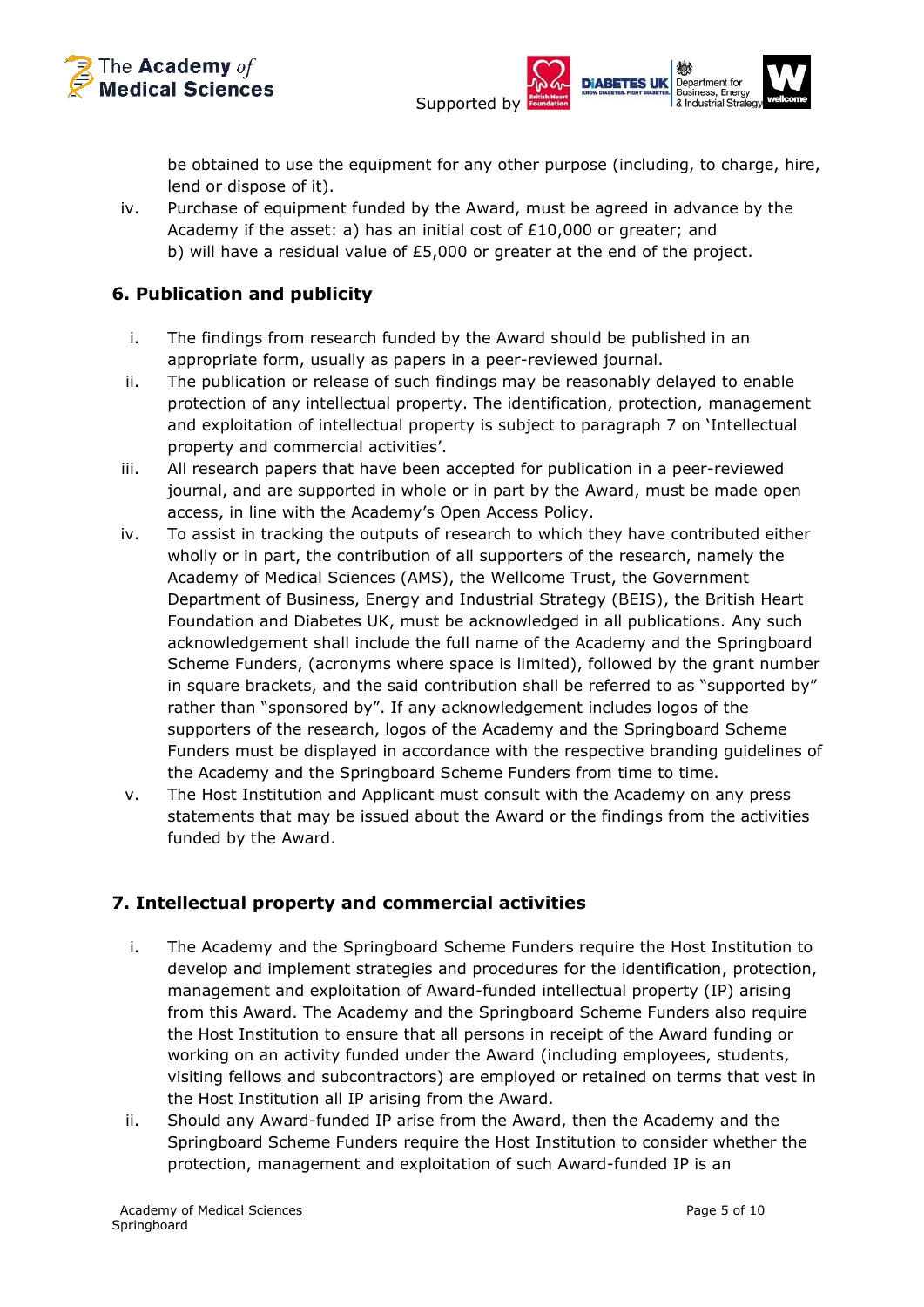



appropriate means of achieving the public benefit. If the Host Institution considers that this is an appropriate means, then the Host Institution must seek the prior written consent of the Academy and the Springboard Scheme Funders (not to be unreasonably withheld) before it makes any commercial use of, or grants to any third party, any exploitation rights over such Award-funded IP. As a condition of granting consent, the Academy and the Springboard Scheme Funders will require the Host Institution to accept revenue and equity sharing terms of the Springboard Scheme Funders that are in place at the time.

- iii. If the Host Institution does not protect, manage or exploit any Award-funded IP arising out of the Award to the reasonable satisfaction of the Academy and the Springboard Scheme Funders, then the Academy and the Springboard Scheme Funders shall have the right, but not a duty, to protect, manage and exploit such Award-funded IP. Unless the Academy and the Springboard Scheme Funders reasonably consider that the opportunity to protect, manage or exploit such funded IP for the public benefit could be lost and more immediate action is required, such right shall only be exercised six months after the Academy and the Springboard Scheme Funders have given the Host Institution notice in writing that it is failing to protect, manage and exploit such Award-funded IP to the Academy and the Springboard Scheme Funders' satisfaction. The Host Institution agrees to do, and will ensure that its employees, students and any third party acting on its behalf do, all acts required to assist the Academy and the Springboard Scheme Funders in such protection and exploitation.
- iv. If the Host Institution wishes to use any third party to carry out its obligations with respect to this paragraph 7, then it must provide details of the proposed third party to the Academy and the Springboard Scheme Funders and obtain the Academy and the Springboard Scheme Funders' prior written approval to such third party carrying out exploitation activities with respect to Award-funded IP.
- v. The Host Institution should deal with the Academy in the first instance in all matters relating to paragraph 7.

# **8. Limitation of liability**

i. The Academy accepts no responsibility, financial or otherwise, for expenditure (or liabilities arising out of such expenditure) or liabilities arising out of the activities funded by the Award. The Academy will not indemnify the Host Institution, any Applicant or any other person working on the Award (including employees, students, visiting fellows and subcontractors) against any claims for compensation or against any other claims (whether under any statute or regulation or at common law) for which the Host Institution may be liable as an employer or otherwise or for which any such person may be liable.

## **9. Variation and termination**

i. The Academy reserves the right to amend these Award Conditions, any terms and conditions in the Award Letter and the [Policies and concordats for Awardees.](https://acmedsci.ac.uk/grants-and-schemes/grant-schemes/information-for-awardees/policies-and-concordats-for-awardees) Any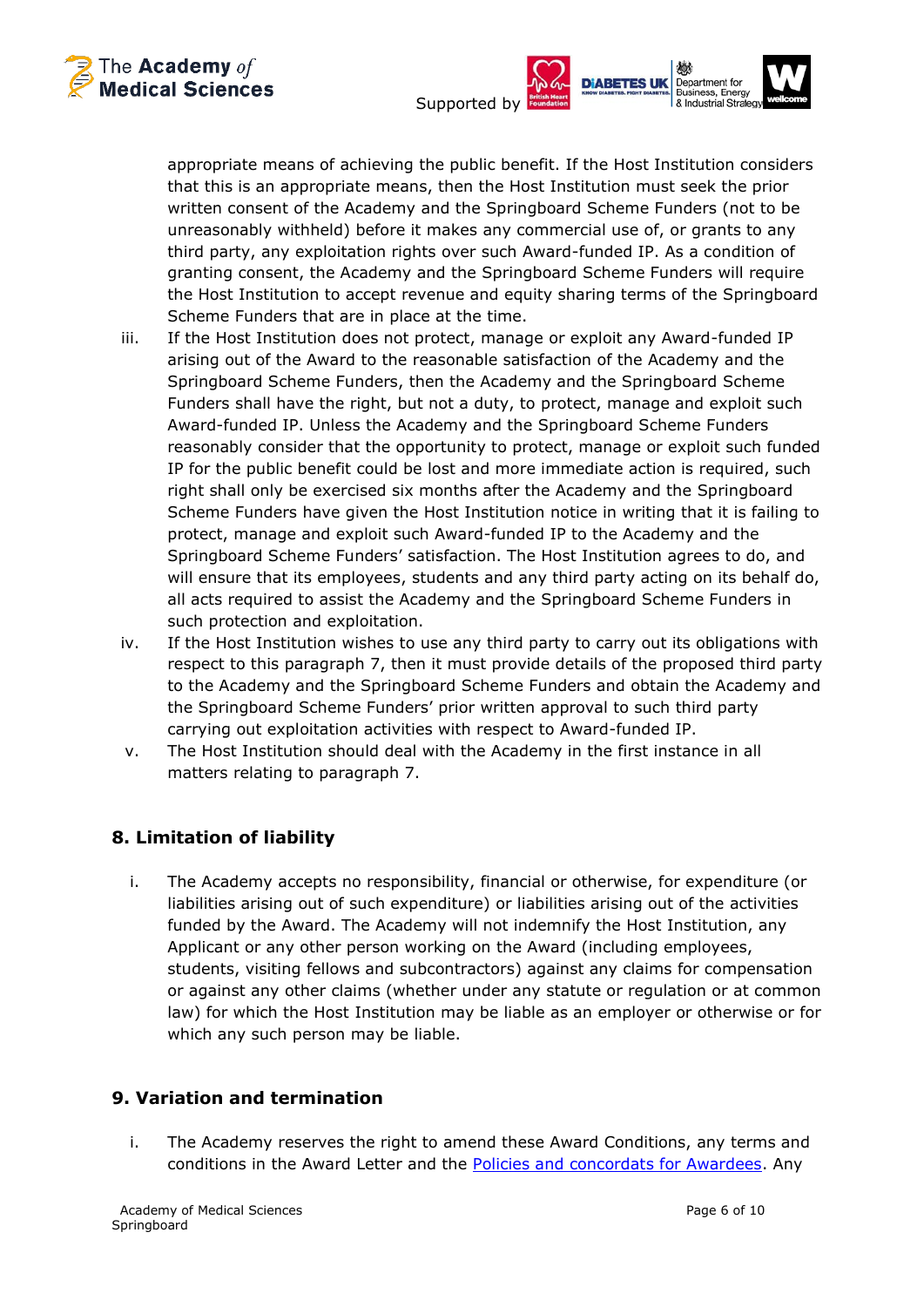



change to the Award Conditions or the Policies and concordats for Awardees will be published on the Academy's website. Once published, any changes will apply to the Award.

- ii. In the event of any conflict between the provisions of these Award Conditions as amended from time to time, and of the Award Letter, the provisions of the Award Letter will take precedence.
- iii. The Host Institution (or the Applicant if appropriate) must inform the Academy without delay of any change to the status of the Host Institution or the Applicant which might affect their ability to comply with these Award Conditions including (if it has been informed) the suspension from duty or dismissal due to research misconduct, bullying or harassment of any person working in any capacity on the activities funded by the Award. Further information on the Academy's policy on bullying and harassment is found in the [Policies and concordats for Awardees.](https://acmedsci.ac.uk/grants-and-schemes/grant-schemes/information-for-awardees/policies-and-concordats-for-awardees)
- iv. The Applicant must inform the Academy as soon as practicable of any significant divergence from the original aims and directions of the research (including expenditure) that is being funded by the Award. In the case of research involving the use of animals, the Applicant and the Host Institution must inform the Academy of any significant increase to the number of animals originally funded by the Award.
- v. The Host Institution and/or the Applicant (as the case may be) must inform the Academy of any reasonable suspicion of or actual fraud, corruption or financial impropriety relating to the expenditure of the Award.
- vi. The Academy reserves the right to terminate the Award on notice with immediate effect.
- vii. In the event that the Academy's public funding is reduced, suspended or withdrawn by one of the Scheme Funders or if the Academy should enter into administration, the Academy reserves the right to terminate the Award with immediate effect with no liability for any further Award payments. The Host Institution agrees to fully indemnify the Academy in respect of any claims brought against the Academy in this regard.

## **10. Governing law and jurisdiction**

These Award Conditions shall be governed by and construed in accordance with English law. The Host Institution and the Applicant irrevocably submit to the jurisdiction of the English courts to settle any disputes in connection with these Award Conditions.

# **11. Data protection**

The personal information that is supplied to the Academy of Medical Sciences (the "Academy") in connection with the application will be stored by or on behalf of the Academy, in accordance with the General Data Protection Regulation and the Data Protection Act 2018. The Academy will be the data controller in respect of your personal information because the Academy dictates the manner in which and the purposes for which your personal information is used. The Academy has the final say as to whether your application is successful.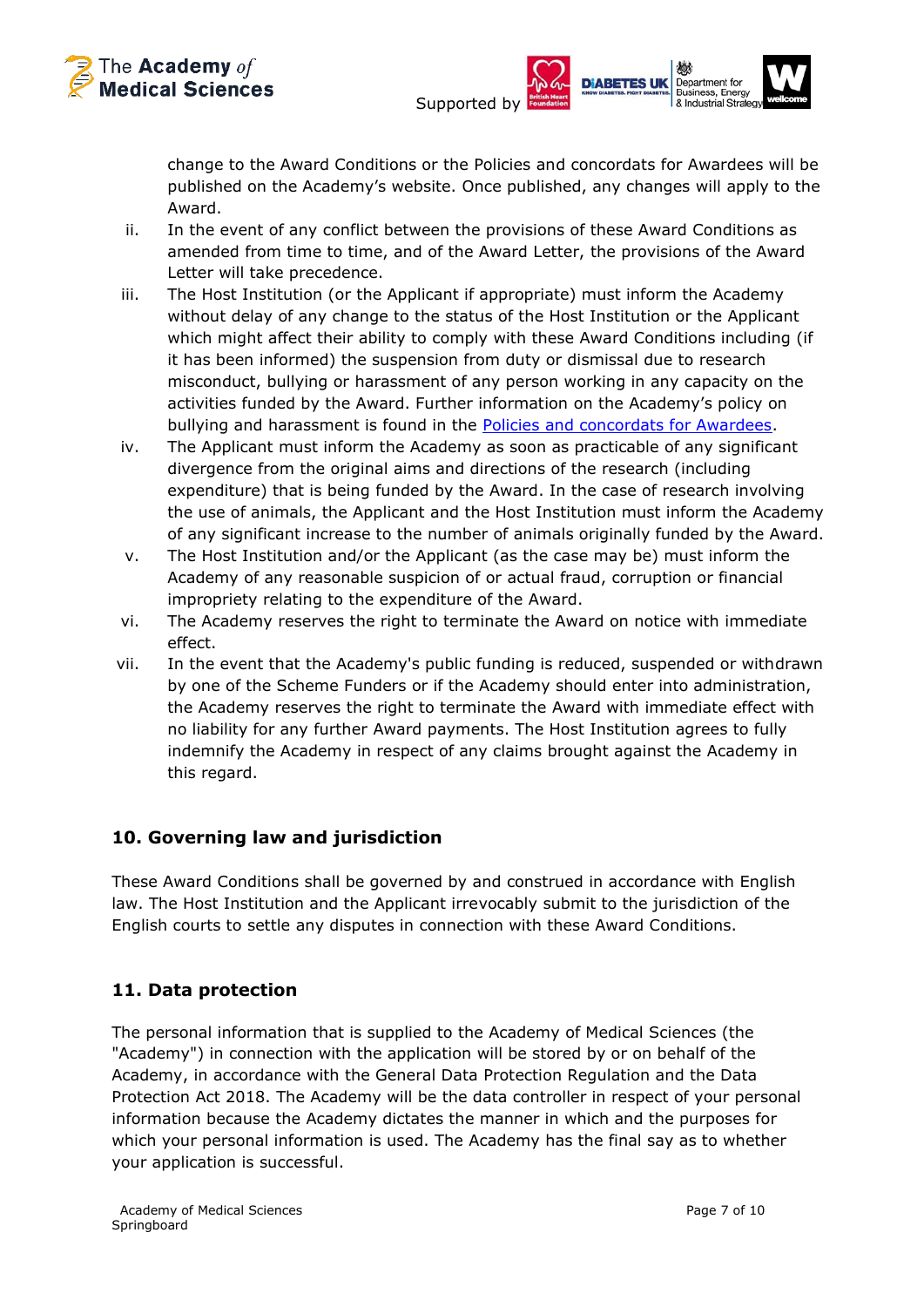



The personal information we hold includes the information you complete in the application form and details of correspondence between us. We also collect certain special categories of personal information about you including your ethnicity and certain health information. We may use this personal information to extend a Scheme due to a period of sickness absence, or on an aggregated and anonymised basis for equal opportunities purposes which we may share with the Funders (as defined below) and use this information in Academy publications.

The Academy will use your personal information in order to process your application for the Scheme, managing and administering the Scheme should your application be successful and to communicate with you in connection with the Scheme. The Academy will rely in certain circumstances on its own legitimate interests, or the legitimate interests of a third party, when using your personal information. When the Academy relies on legitimate interests, you have a right (along with other personal data protection rights) to object to the Academy's use of your personal information. For a more detailed summary of the purposes for which we use your personal information, the legal bases on which we rely, and your rights in relation to your personal information, please see our [privacy notice.](https://acmedsci.ac.uk/privacy-policy) As part of the application process, your personal information may be transferred, stored or accessed from outside the UK. We will ensure that such transfer, storage or processing will at all times comply with data protection law.

The Scheme is administered by the Academy. The Grant is funded by the Funder, or a consortium, together termed "Funders" and the full membership of which can be found on the Academy's website. Your personal information and details of your application (including your Host Institution, project title, lay and scientific summary) may be disclosed by the Academy to the Funders and the UK National Academies (the British Academy; the Royal Academy of Engineering; and the Royal Society) for the purposes set out above. The Academy, UK National Academies and Funders may also publish basic details of Grants awarded (e.g. on their website or in their Annual Reports) and/or anonymise your personal information for research and statistical purposes.

The Academy, UK National Academies and Funders may also release details of successful Grants (including your name and Host Institution, project title and lay summaries of your outputs) into the public domain (e.g. via the internet or via publicly accessible databases).

The Academy may contact you about other award schemes and initiatives which may be of interest to you, in accordance with any marketing preferences you have indicated. The Funders or their chosen third party evaluation contractor may also contact you as part of the Funders' evaluation of the programme.

Please contact us if you have any questions about the protection of your personal information or see our *privacy notice*.

# **12. Definitions**

## *the Academy*

Academy of Medical Sciences **Page 8 of 10** Academy of Medical Sciences **Page 8** of 10 **Springboard**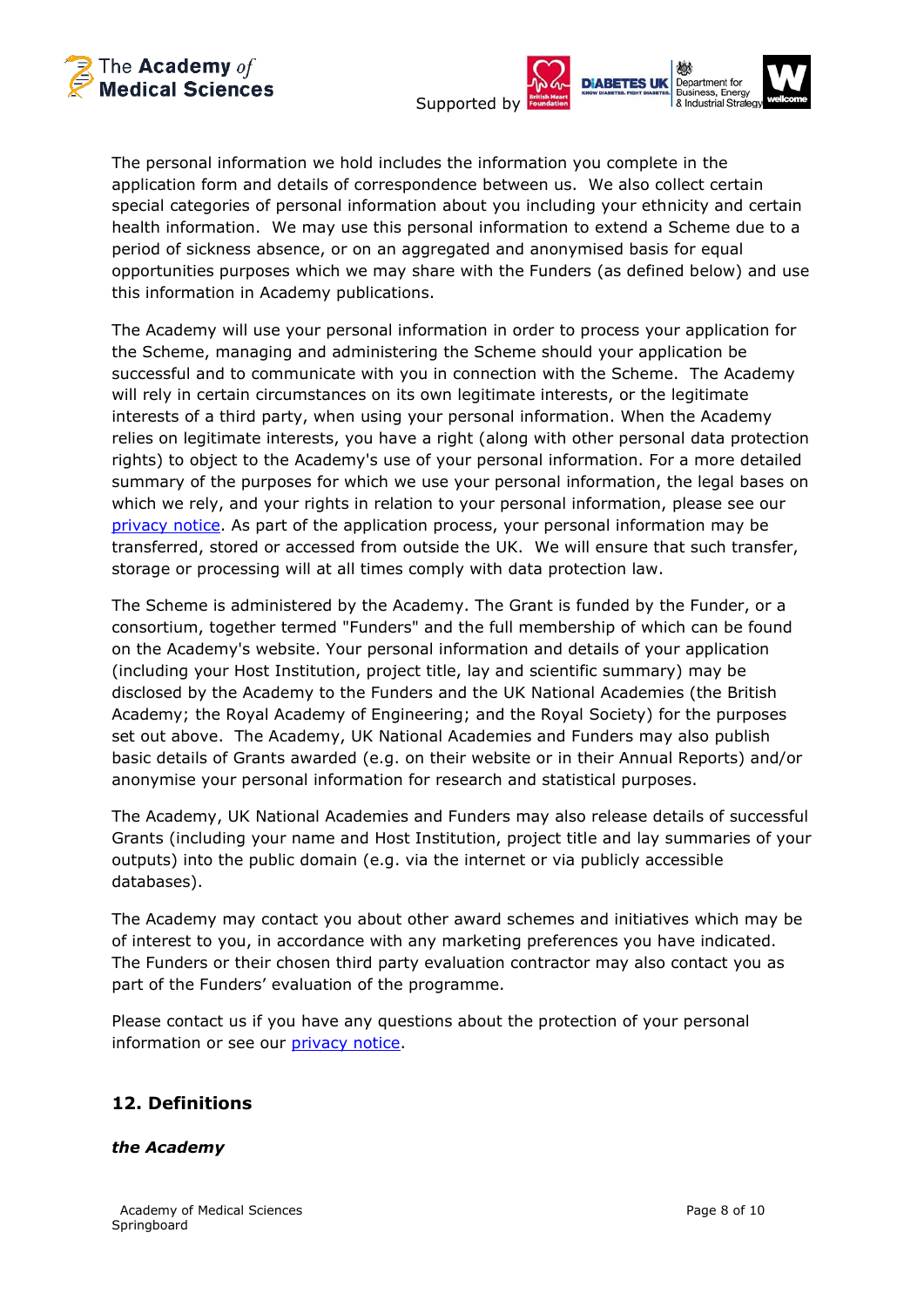



Academy of Medical Sciences (AMS), a charity registered in England with number 1185329 established as a Royal Charter body registered in England with number RC000905.

## *Annual Researchfish Research Output Submission*

Online interface (www.researchfish.com) through which the Host Institution and Applicant report on the progress of the activities funded by the Award, including detail of the:

- 1. Progress and findings of the research
- 2. Applicant's future research and career plans.

### *Applicant*

The applicant delivering the research as specified in the Application Form and Award Letter.

### *Award*

The award described in the Award Letter.

#### *Award-Funded IP*

Intellectual property that is, or has been, created, exemplified or developed (whether in whole or in part) from the research that this Award has supported funds. Unless specified otherwise in the Award Letter this does not include the copyright in artistic works, books, articles, scientific papers, lectures or audio or visual aids to the giving of lectures or teaching.

### *Award Letter*

The letter from the Academy to the Applicant confirming the offer of an Award.

### *Award Period*

The period following the payment of the grant to the confirmation, by the Academy, that the Final Expenditure Report and required Annual Researchfish Research Output Submissions have been received and reviewed as satisfactory.

#### *Concordat*

Any Concordat or Declaration or similar joint statement of principles which the Academy may from time to time endorse, a full list of which is set out on its [website.](https://acmedsci.ac.uk/grants-and-schemes/grant-schemes/information-for-awardees/policies-and-concordats-for-awardees) At the date of this Award, these include:

- Concordat on Openness on Animal Research in the UK
- Declaration on Research Assessment
- The Concordat to Support Research Integrity
- The Concordat to Support the Career Development of Researchers
- The Concordat for Engaging the Public with Research

### *Europe PubMed Central*

A European counterpart of PubMed Central; Europe PubMed Central is an online database that offers free access to a large collection of biomedical research literature. [\(https://europepmc.org/\)](https://europepmc.org/)

### *Final Expenditure Report*